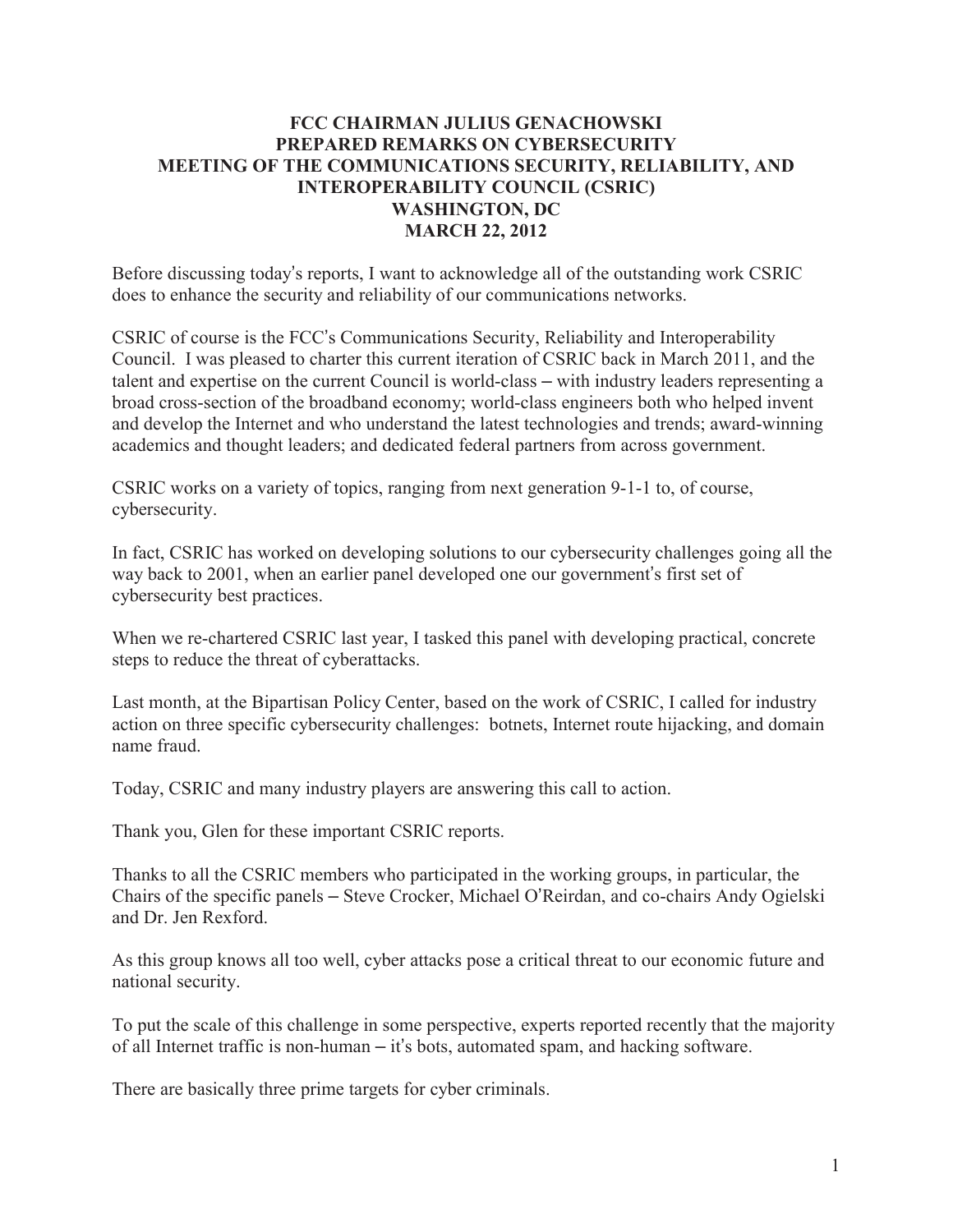The first is government-owned networks.

The second is the networks that sustain vertical industries like financial services and our energy grid.

The third area is commercial networks, wired and wireless, which are what most Americans are using every day to send e-mails, pay bills, or shop online.

Our work together has been focused on the third category.

As the nation's expert agency on communications networks and technology, the FCC has always had as a fundamental part of our mission the security and reliability of communications networks.

At the FCC we have taken steps to enhance the ability of small businesses to defend themselves against cyber attack. For example, we've worked with external partners to create an easy-to-use tool – our Small Biz Cyber Planner – to help small businesses develop a customized cyber plan. This effort has included the Chamber of Commerce, the National Urban League, Symantec, McAfee, Thomson-Reuters, and the Small Business Administration, and we are grateful for their work, which helped lay some groundwork for today's action.

The work of CSRIC is the FCC's most significant effort yet to enhance cybersecurity.

We called on you to develop cybersecurity solutions, real steps that will materially enhance our security, and to do it in a way that preserves the ingredients that have and will fuel the Internet's growth and success.

That means solutions that preserve Internet freedom and the open architecture of the Internet, which have been essential to the Internet's success as an engine of innovation and economic growth. As I've said before, preserving the openness of the Internet isn't a concern to be balanced with security risks, it is a guiding principle to be honored as we seek to address security challenges.

Privacy is a similarly vital principle. And while there are some who suggest that we should compromise privacy to enhance online security, this too is a false choice. Privacy and security are complementary – both are essential to consumer confidence in the Internet and to adoption of broadband. We can and must improve online security while protecting individuals' privacy.

A third key component for problem-solving in this area: the multi-stakeholder model. Solutions to cyber threats require the multiple stakeholders of the Internet community to work together and develop practical solutions to secure our networks. The goal isn't regulation; the goal is solutions – and the history of the Internet tells us that the multi-stakeholder model can produce solutions. It continues to be the best approach for securing our networks while preserving the Internet as an open platform for innovation and communication.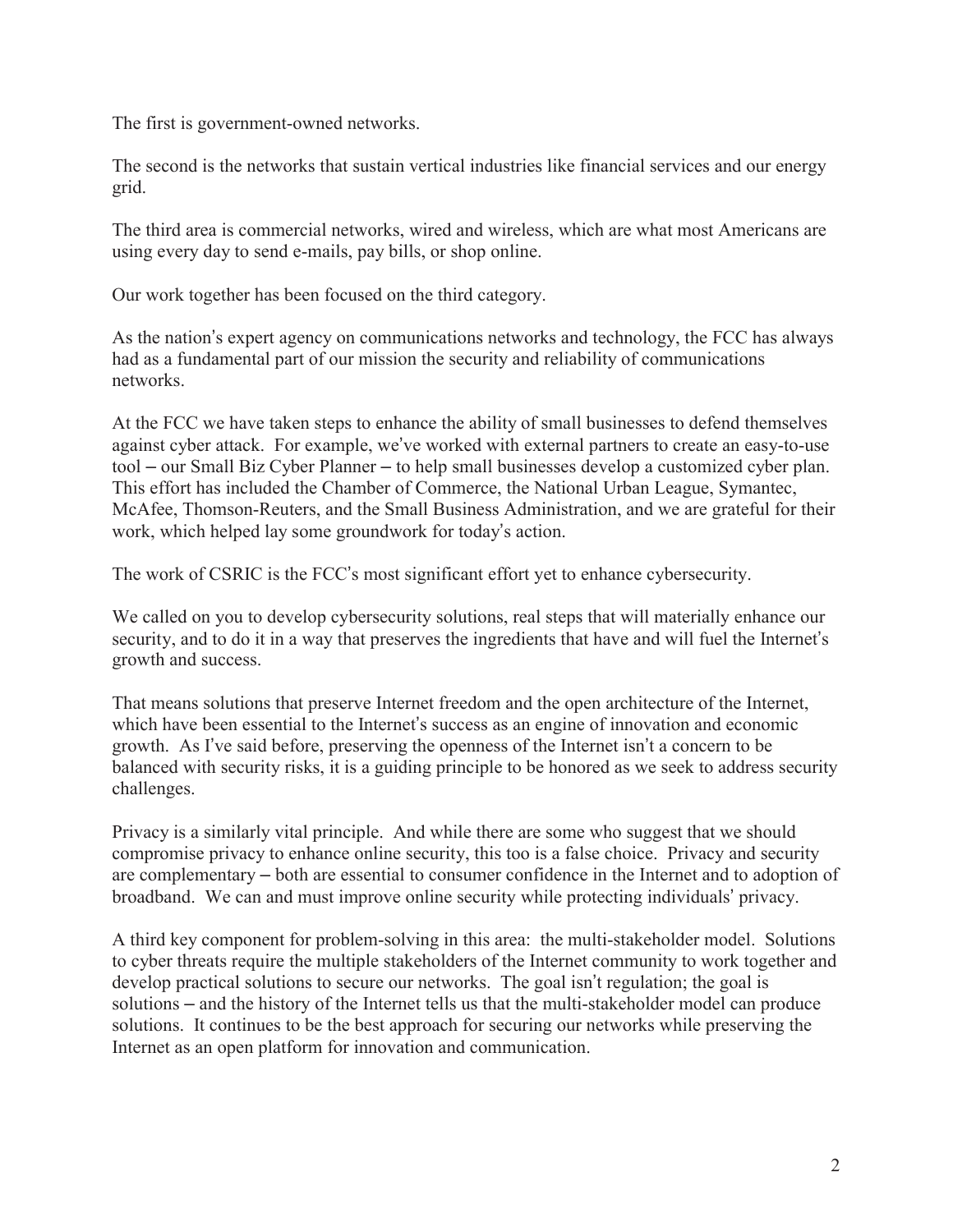The reports you adopted today identify smart, practical, voluntary solutions that are consistent with these principles, will materially improve our cybersecurity, and bolster the broader endeavors of our federal partners.

On botnets, CSRIC has now developed a voluntary U.S. Anti-Bot Code of Conduct – the ABC – to reduce the threat of bots in residential broadband networks. The Code includes steps to better detect bots in customer computers, and to notify consumers when their computers have been infected. It includes steps to educate consumers so that users can look for signs that their computers are being used as bots. And it recommends making tools available to help remediate bots. For example, customers of CenturyLink and Comcast can already go to those companies' websites and download a tool that will scrub your computer if it's infected by malware.

On domain name fraud, CSRIC endorses new steps toward implementing expert-designed security improvements to the Domain Name System – DNSSEC. In particular, CSRIC recommends that ISPs use DNSSEC to give their customers the ability to validate the services they use on the Internet. For example, ISPs that implement CSRIC's recommendations will be providing customers with the means to verify the authenticity of websites they visit.

On Internet route hijacking, the report calls on network operators to develop and adopt new technical standards that will secure Internet routing.

The secure Border Gateway Protocol standards would establish a certified registry that will enable ISPs to validate the authenticity of routing information, securing the foundations of trust between networks, which has been so essential to the Internet's success.

I want to thank CSRIC's members who helped develop these solutions. You've laid out a blueprint for addressing some of the biggest threats to our digital economy.

Now, as all of you know, this town is littered with expert reports filled with smart recommendations that wind up at the bottom of a pile. That's not at all what CSRIC has adopted today. Not only has CSRIC laid out a plan for action; many of your member companies are making a commitment to act.

I want to recognize the companies that have already committed to implement the core recommendations of all three reports. Please stand as I call your company's name. AT&T, CenturyLink, Comcast, Cox, Sprint, Time Warner, and Verizon.

I'd also like to acknowledge T-Mobile, which supports all three recommendations and will be implementing DNS-SEC, which is the one that applies to them.

So we're not just issuing three reports today. We're talking about companies that serve more than 80% of the country's Internet users committing to meaningful solutions to significant cybersecurity challenges.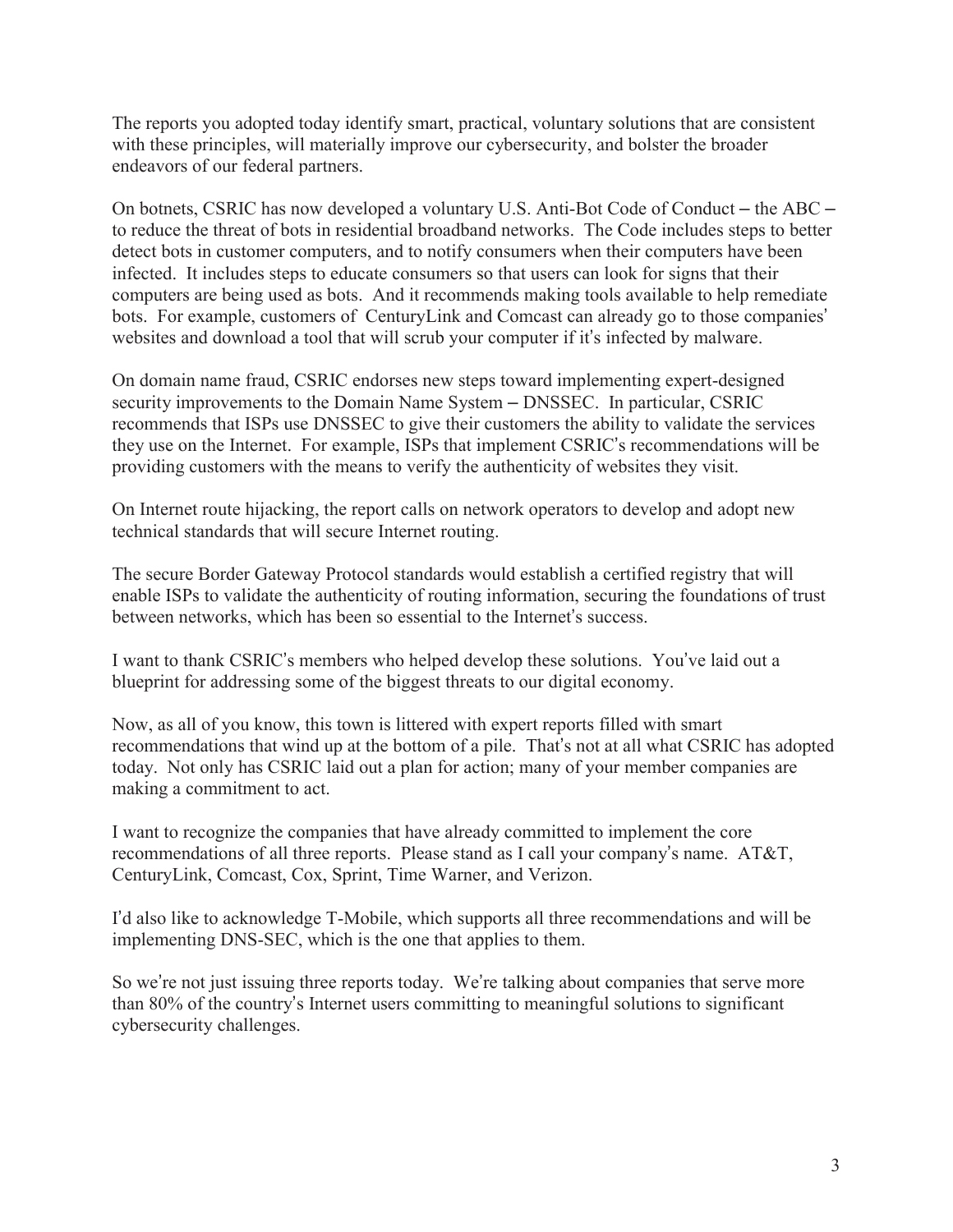We expect that other companies will commit to implementing these recommendations as well, and that CSRIC's voluntary cybersecurity measures will soon become the industry standard operating procedures.

These actions will have a significant positive impact on Internet security.

If you own a PC, you'll be significantly better protected against your computer taken over by a bad actor, who could destroy your private files or steal your personal information.

If you shop or bank online, you'll be significantly better protected against being directed to an illegitimate website and having your credit card number stolen.

If you manage a business, you'll be significantly better protected against your Internet traffic being misrouted, which could allow cyber criminals to steal valuable intellectual property.

Implementing these recommendations will reduce the risks of cyber crimes that cost U.S. businesses and consumers billions of dollars every year and will enhance the security of this platform that is increasingly integrated into every aspect of our economy and society.

Today's reports and commitments are a significant step forward, but there is still much more work to be done

The actions I've talked about will help tackle serious threats that exist now. The problems of botnets, domain name fraud, and IP route hijacking will not go away if unaddressed.

And meanwhile, technology continues to change, consumer behavior continues to evolve, and new cyber threats will develop.

The bad guys won't stop innovating, and that means the good guys can't stop innovating either. Indeed, we need to accelerate innovation, and we need to do so across all parts of the broadband ecosystem that have a stake in cybersecurity – including ISPs, search engines, designers of operating systems, security software developers.

We need new ways to incentivize innovation in cybersecurity. We also need to ensure that there are appropriate levels of R&D going into cybersecurity.

In addition to greater engagement from every segment of the broadband ecosystem on cybersecurity, there are additional steps CSRIC can take, and I'm looking forward to working with CSRIC on these.

Within today's recommendations, there can be multiple ways to take action.That's great, but we need to understand which solutions work best. And so I've tasked CSRIC with developing metrics to measure the effectiveness of cybersecurity solutions.

I'm also asking CSRIC to ensure that all solutions they develop are consistent with consumer privacy.